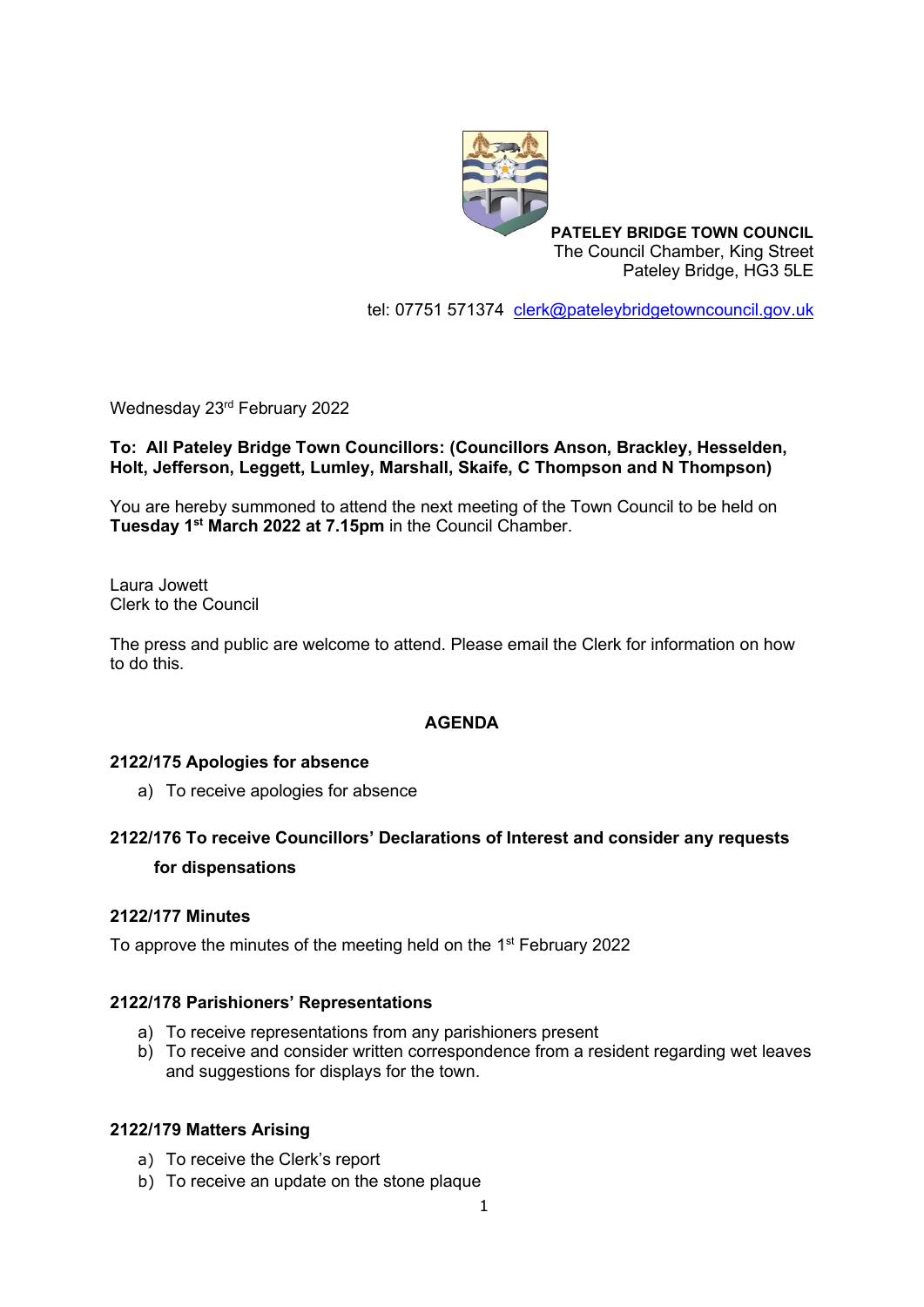# **2122/180 County Matters**

a) To receive a report

# **2122/181 District Matters**

a) To receive a report

### **2122/182 Planning Matters**

a) Applications to Harrogate Borough Council

To consider:

|                | Application no | <b>Address</b>                                                                     | <b>Details</b>                                                                                                                                                                  |
|----------------|----------------|------------------------------------------------------------------------------------|---------------------------------------------------------------------------------------------------------------------------------------------------------------------------------|
| 1              | 22/00466/TPO   | Nidd Cottage, Mill Lane, Pateley<br>Bridge, Harrogate, North Yorkshire<br>HG3 5BA  | Felling of 3 no. Alder Trees<br>(T2, T6 and T7) of Tree<br>Preservation order 01/1970                                                                                           |
| $\overline{2}$ | 22/00465/FUL   | 4 Glencoe Terrace, Sandy Lane,<br>Glasshouses, North Yorkshire HG3<br>5DU          | Single storey extension rear and<br>side exetension                                                                                                                             |
| 3              | 22/00518/FUL   | Valley View, Blazefield, Harrogate,<br>North Yorkshire HG3 5NG                     | Conversion of stores to form<br>part of dwelling, erection of<br>extension, installation of<br>package treatment plant,<br>installation of ground source<br>heat pump.          |
| 4              | 22/00624/FUL   | 18 Lupton Close, Glasshouses,<br>Harrogate, North Yorkshire HG3 5QX                | Re roofing rear extension to<br>form pitched roof & Alterations<br>to front Garden to from 2no off<br>street car parking spaces                                                 |
| 5              | 22/00626/FUL   | Linton House, Ripon Road, Pateley<br>Bridge, Harrogate, North Yorkshire<br>HG3 5NJ | Demolition of existing balcony<br>and erection of replacement<br>single storey extension on<br>footprint of balcony - Revised<br>scheme. Approved application -<br>21/00007/FUL |
| 6              | 22/00517/FUL   | High East Head House Wilsill<br>Harrogate North Yorkshire HG3 4DJ                  | Conversion including small<br>extension to stores to form<br>annex / holiday cottage                                                                                            |

# b) Decisions by Harrogate Borough Council

To note:

|               | Application<br>number | <b>Address</b>                                                                    | <b>Details</b>                                                                  | <b>HBC</b> decision                  |
|---------------|-----------------------|-----------------------------------------------------------------------------------|---------------------------------------------------------------------------------|--------------------------------------|
|               | 21/04996/FUL          | Blazefield Caravan Park,<br>Blazefield, Harrogate,<br>North Yorkshire, HG3<br>5NG | Demolition of existing toilet<br>block. Erection of<br>replacement toilet block | Approved<br>subject to<br>conditions |
| $\mathcal{P}$ | 21/05208/FUL          | <b>Cliff Farm Fellbeck</b><br>Harrogate North Yorkshire<br>HG3 5EH                | Erection of carport with<br>home office above                                   | Approved<br>subject to<br>conditions |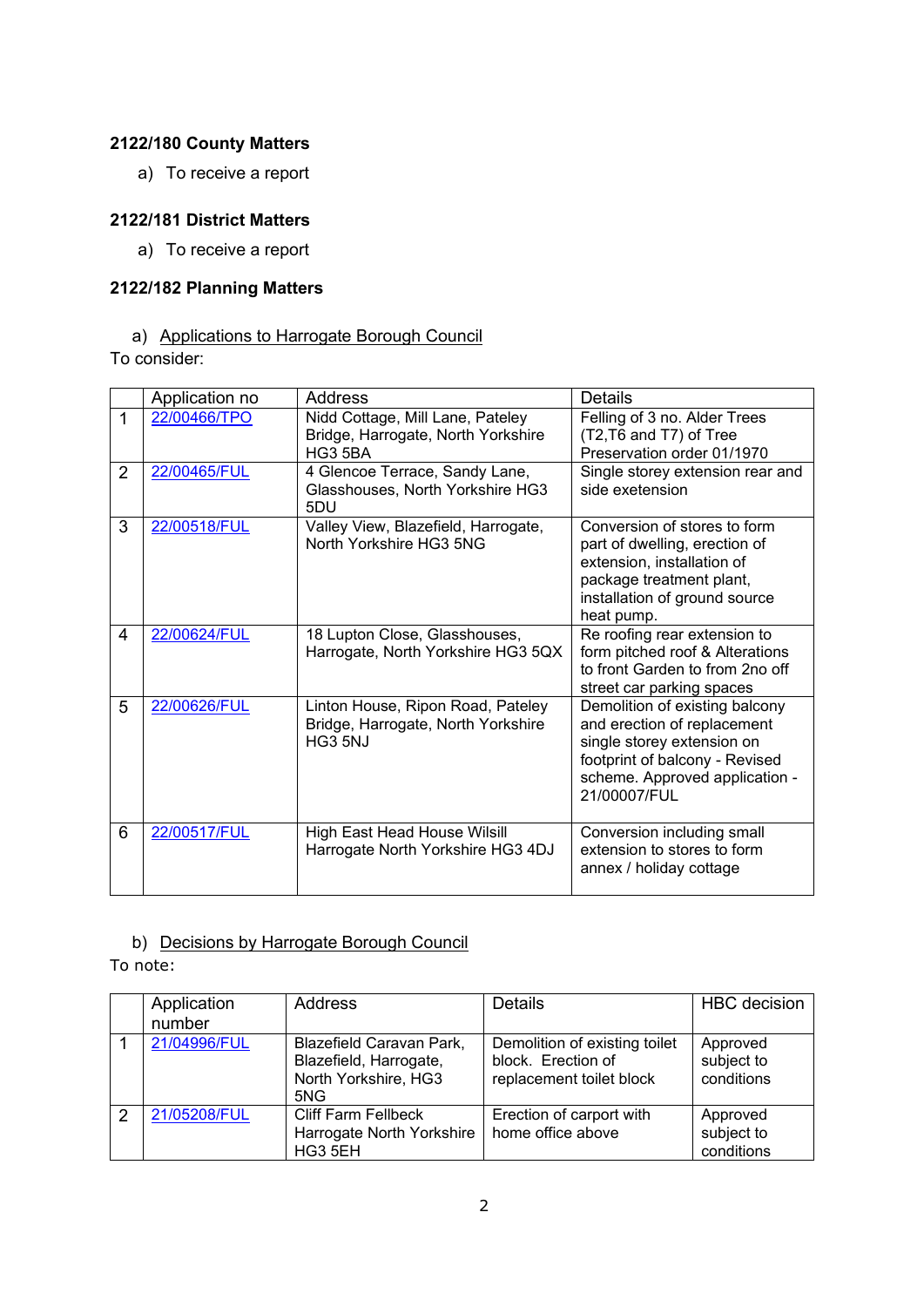| 3              | 21/05349/FUL | St Marys Farm Old<br><b>Church Lane Pateley</b><br>Bridge HG3 5LZ                 | Alterations to existing<br>holiday let to include;<br>external door to garage to<br>create access to holiday let,<br>glazed screen to covered<br>way to create dining area,<br>new door into holiday let<br>from new dining area.<br>Installation of window to<br>garden room. | Approved<br>subject to<br>conditions |
|----------------|--------------|-----------------------------------------------------------------------------------|--------------------------------------------------------------------------------------------------------------------------------------------------------------------------------------------------------------------------------------------------------------------------------|--------------------------------------|
| 4              | 21/05406/FUL | <b>Brocca Bank Wilsill</b><br>Harrogate North Yorkshire<br>HG3 5EB                | Demolition of existing<br>conservatory. Erection of<br>replacement garden room<br>and terrace. (Revised<br>Scheme)                                                                                                                                                             | Approved<br>subject to<br>conditions |
| 5              | 21/05442/COU | 9 King Street Pateley<br>Bridge HG3 5AT                                           | Change of use from<br>dwelling to holiday let                                                                                                                                                                                                                                  | Approved<br>subject to<br>conditions |
| 6              | 21/05409/FUL | <b>Tenter Croft Pateley</b><br><b>Bridge Harrogate North</b><br>Yorkshire HG3 5NH | Demolition and rebuilding<br>porch (Revised Scheme)                                                                                                                                                                                                                            | Approved<br>subject to<br>conditions |
| $\overline{7}$ | 21/04590/FUL | 13 High Crest Pateley<br>Bridge HG3 5NU                                           | Erection of a two storey<br>side extension and garage.<br>Loft conversion to include<br>new dormer windows to<br>front and rear.                                                                                                                                               | Approved<br>subject to<br>conditions |

### c) Enforcement matters

- d) Appeals:
- e) Other:
	- i. To receive pre planning information relating to development proposals in Bridgehouse Gate, including a response from a local resident.

# **2122/183 Play Area**

a) To receive a verbal report on the playground and consider any action required

# **2122/184 Minutes/ Reports from Committees**

- a) To receive the draft minutes of the Joint Liaison Committee meeting held on Tuesday 1<sup>st</sup> February
- b) To receive the draft minutes of the Policies Working Group meeting held on Wednesday 16<sup>th</sup> February

# **2122/185 Council policies and procedures**

To consider the recommendation of the Policies Working Group to approve:

- a) Risk Assessment and Risk Management
- b) Data Retention Policy
- c) Standing Orders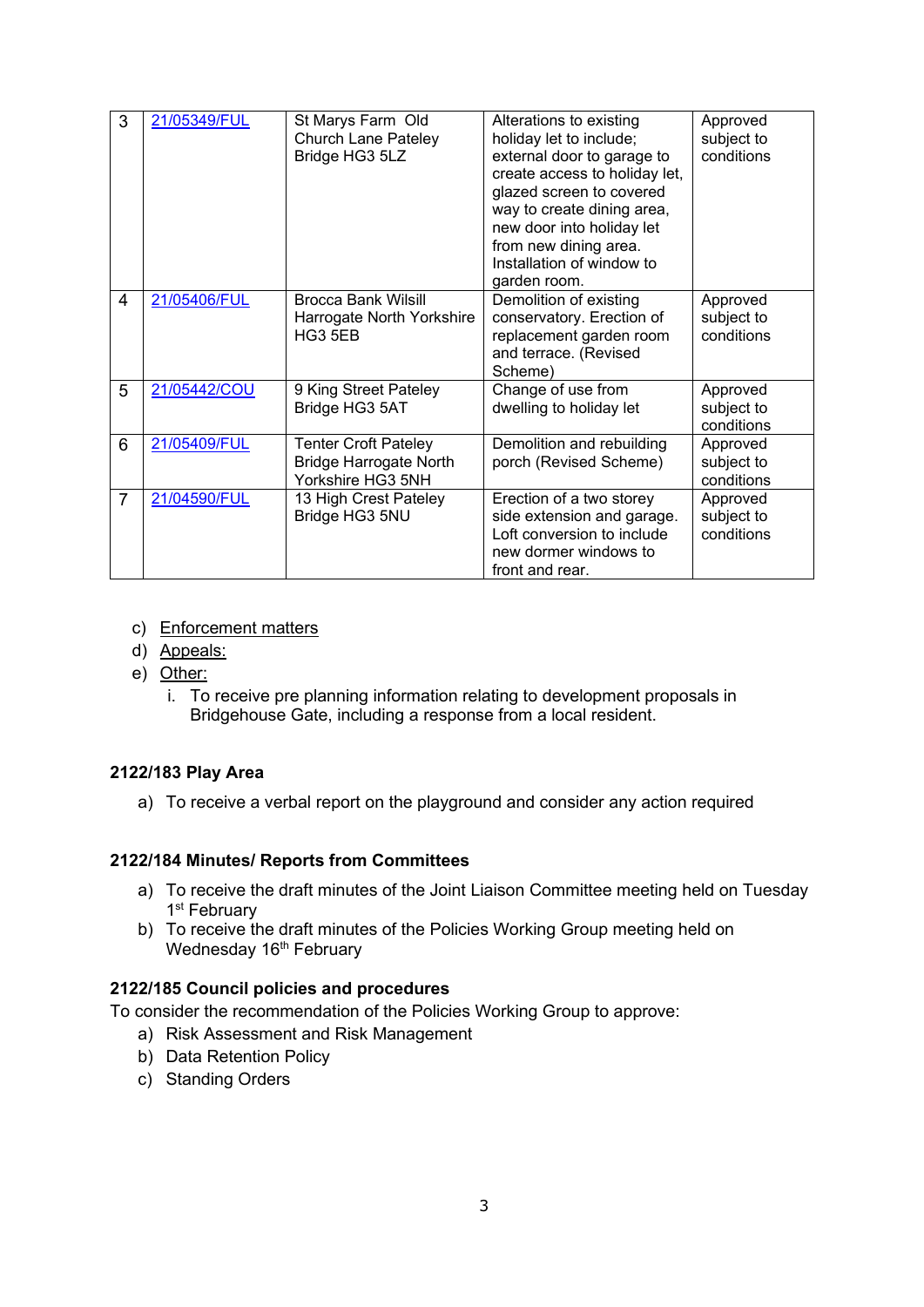# **2122/186 Council Business**

- a) Caretaker Tasks for February, to consider including clearing an area by the bus shelter in Glasshouses
- b) To consider arrangements for the sale of parking permits on the  $19<sup>th</sup>$  March 2022
- c) To consider renewing the Council's annual subscription to Microsoft Office 365 for the cost of up to £135.36 (including VAT).
- d) To consider arrangements for the next newsletter
- e) To consider arrangements for the Annual Town Meeting
- f) To consider arrangements and expenditure for the Picnic in the Park event in celebration of the Queen's Platinum Jubilee.
- g) To consider adopting an Asset Disposal policy
- h) To consider the disposal of the Council's old laptop including a quote from Adrian Newbould Computers for clearing data
- i) To consider the Clerk's attendance at the YLCA conference on 25th March for the cost of £40.00
- j) To receive and consider a request from the Clerk to carry forward 5 days unused annual leave (pro rata) to 2022-2023

# **2122/187 Correspondence**

- a) To receive and consider information relating to The Great British Spring Clean
- b) To receive and consider information on the Government consultation on the Glover Landscapes Review – an opportunity to stop 'off-roading' in the Areas of Outstanding Natural Beauty (AONBs) from the Green Lanes Environmental Action Movement (GLEAM)
- c) To receive an update on Local Government Reorganisation in North Yorkshire
- d) To receive notice of the Adoption of Minerals and Waste Joint Plan by North Yorkshire County Council

# **2122/188 Financial Matters**

#### **a) Accounts for Payment**

- **i.** HBC: emptying of trade waste in January: £22.30
- **ii.** Pateley Bridge and Bewerley Memorial Hall CIO: Room hire for parking permit sale on 19th March: £90.00
- **iii.** Vision ICT: Website hosting and support for April 2022 to March 2023: £210.00 (including VAT of £35.00)
- **iv.** Ben Crosby: Tree Work: £825.00
- **v.** Bewerley Parish Council: 25% of Cemetery Field rent: £30.00
- **vi.** Clerks expenses: Postage and printer ink: £35.81 (includes VAT of £5.66)
- vii. Clerk's salary payable 31<sup>st</sup> March 2022: Gross pay £1026, Net pay £962.08
- **viii.** Clerk's payroll expenses payable 31<sup>st</sup> March 2022: Working from home allowance £26.00 and contribution to internet £4.17 = £30.17
	- **ix.** Payment to HMRC (March) Including Employee NIC and Employer NIC £62.76
	- **x.** Nest Pension payments (March 2022 Employers contributions £30.78, Employees contributions £41.04): £71.82